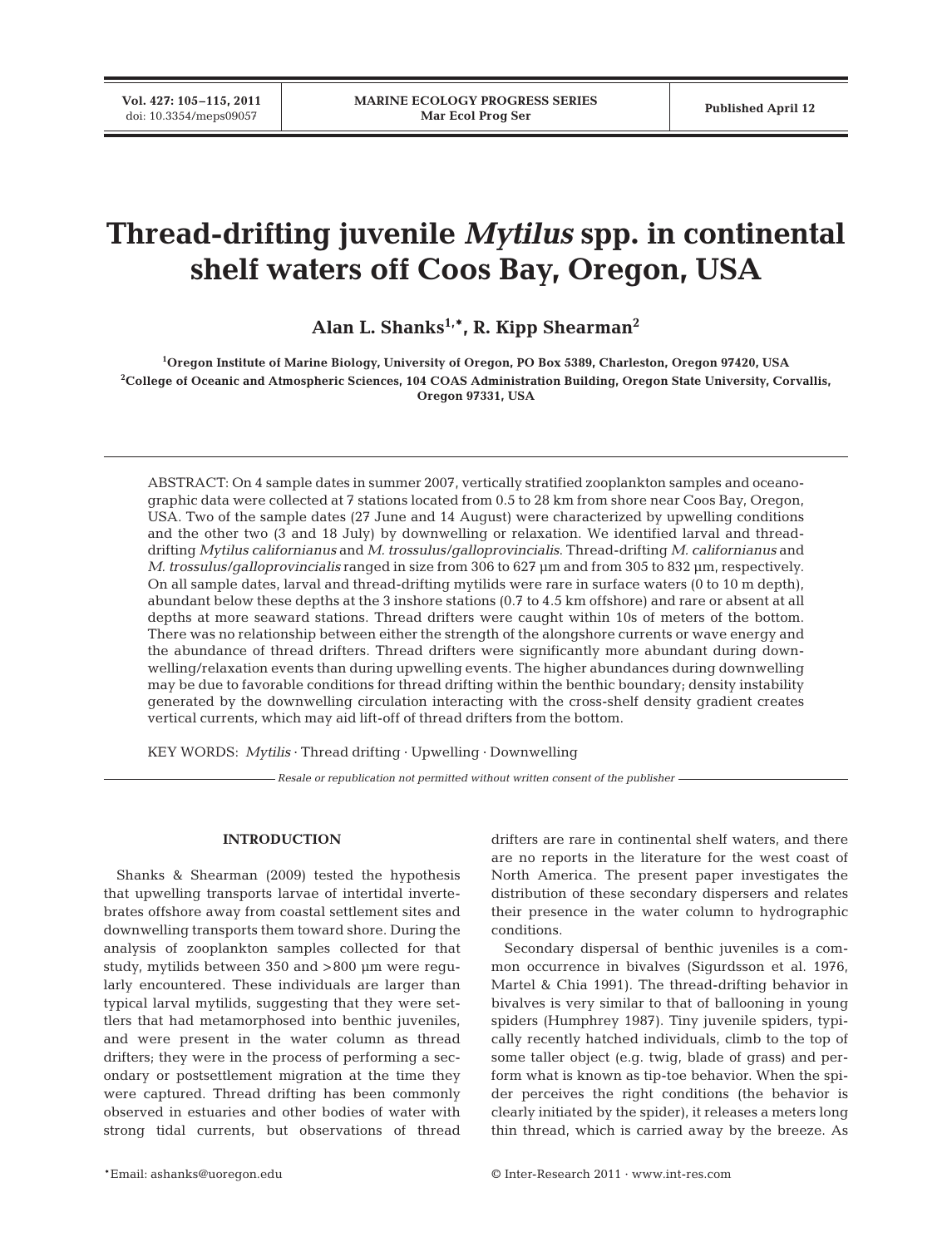the drag on the thread increases, the spider is pulled to its 'tip-toes' and eventually, if the drag is great enough, lifted into the air. For spiders, the right conditions appear to be moderate winds, as ballooning drops off if winds are too slow or fast. Up-drafts caused by solar heating are especially important for ballooning to occur (Reynolds et al. 2007). If winds are simply horizontal, a ballooning spider will be transported horizontally, but, despite the slower fall rate due to the drag on the spider thread, gravity will soon pull it back to the ground limiting the amount of horizontal transport. To be transported a significant distance, the spider needs to be lifted high enough off the ground; hence, updrafts are needed for successful ballooning. The number of ballooning spiders increases on days characterized by warm thermal vertical advection (Greenstone 1990).

In some bivalve species, secondary dispersal has been observed often; the larvae settle into a habitat different from that of the adult, and migration of thread drifting juveniles into the adult habitat occurs during a secondary dispersal (Bayne 1964, Beukema & de Vlas 1989). In bivalves, the benthic juvenile secretes a long slender mucus thread. Under the appropriate hydrodynamics, drag on the thread can become great enough to lift the individual off the bottom and into the water column where it is transported by the currents; this is known as thread drifting (Sigurdsson et al. 1976, Lane et al. 1985). Surprisingly large individuals (>2 mm) can perform a secondary dispersal by thread drifting (Sigurdsson et al. 1976). This suggests the hypothesis that periods of stronger wave activity or faster currents should be associated with a greater abundance of thread drifters in the water column. We compared the abundance of thread drifting mytilids to wave energy, winds and surface currents on the day of the collections. As with ballooning spiders, up-drafts may also be important and, in the coastal environment in which we were working, 'up-drafts' in the water column can be caused by downwelling or relaxation events (Trowbridge & Lentz 1991); hence, we also compared the abundance of thread drifters to upwelling and downwelling conditions.

### **MATERIALS AND METHODS**

On each of 4 dates during summer 2007 (27 June and 14 August, upwelling conditions; 3 and 18 July, downwelling/relaxation conditions) 7 stations along a transect located ~6 km north of the mouth of Coos Bay, Oregon, USA, were sampled (see Shanks & Shearman 2009 for a detailed description of the sampling protocol). The most inshore station was 0.5 to 0.7 km from shore and the most offshore station was 28 km offshore. At each station we made a CTD cast with a CTD profiler (SeaBird, model 19) and collected stratified zooplankton samples. Data from the CTD casts were used to determine the zooplankton sample depths. Depending on station depth, we sampled 5 (station depth > 70 m), 4 (ca. 30 to 70 m) or 3 ( $\leq 30$  m) depth strata.

Zooplankton samples were collected with a small Tucker trawl  $(0.25 \times 0.25 \text{ m with } 202 \text{ µm mesh})$ . The net was equipped with a messenger-activated release that allowed nets to be opened and closed at depth. Flow meters in the nets were used to determine the volume of water filtered (filtered volume ranged from 5 to  $20 \text{ m}^3$ ). Sample depth was determined by the standard technique of measuring wire angle and the length of wire out.

Zooplankton samples were preserved in the field with buffered formalin. In the laboratory, the samples were washed free of formalin on a 53 μm sieve. The sample was transferred to a 300 ml beaker and the sample, with the aid of an electronic balance, was made up to 200 ml (200 g) with water. The sample was thoroughly mixed by vigorous random stirring, and subsamples were removed with a Stempel pipette (Peterson et al. 1979, Omori & Ikeda 1984). Samples were inspected with an inverted compound microscope at 40× magnification and, when needed for identification, 100×. We identified the larvae and juvenile stages of *Mytilus californianus* and *M. trossulus/galloprovincialis* using the criteria described in Martel et al. (1999, 2000). Larval and juvenile *M. trossulus* and *M. galloprovincialis* cannot be visually separated so the 2 species were combined. However, *M. galloprovincialis* is uncommon in the study area (Carlton 2007), and most of the individuals identified as *M. trossulus/galloprovincialis* were probably *M. trossulus*.

The shell lengths of larvae and juveniles were measured with an ocular micrometer. In samples where mytilids were abundant, lengths of a hundred or more individuals were measured. Where mytilids were uncommon (e.g. 14 August samples), the lengths of all individuals in the entire sample were measured. Mytilids were quite rare (at most one to several per sample) in the samples from the more offshore stations (stations beyond 5 km) and no attempt was made to search for these rare individuals and measure their sizes. In these formalin-preserved samples, we could not differentiate between larvae and juveniles by inspecting their internal anatomy; the individuals were too opaque. During the pelagic stage, the larval shell takes the form of the prodissoconch II (PII), but at the transition from larvae to benthic juvenile the PII shell stops being produced and is replaced by a juvenile shell (Zardus & Martel 2002). To determine the size of larvae just before settlement occurs we copied a tech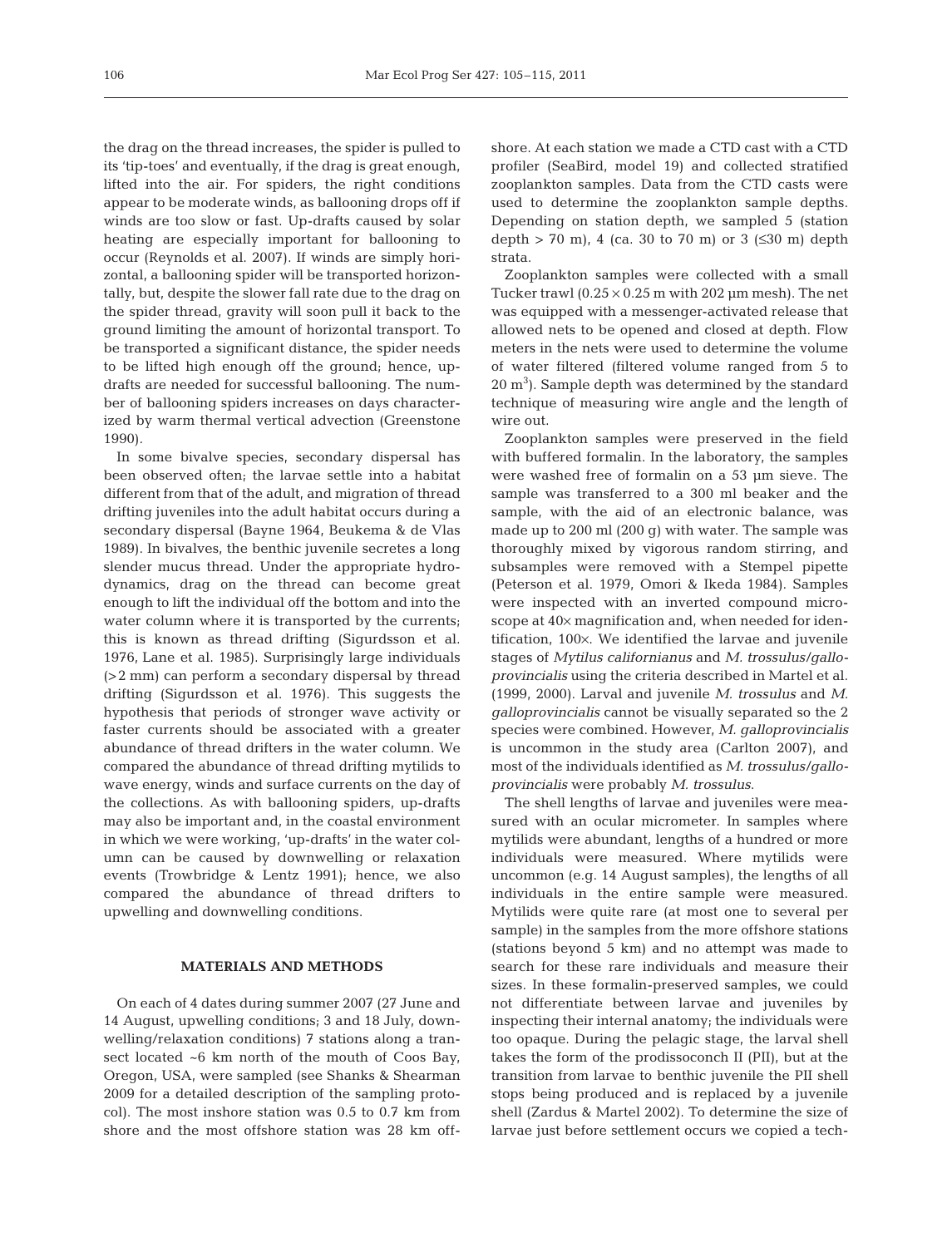nique used by Nelson (1928). In larger individuals, when the illumination was right, the transition from the PII to the juvenile shell was apparent. For these individuals, we measured both the total shell length and the length of the PII shell; the average size of individuals at the transition from the PII shell to the juvenile shell was used as the average size at metamorphosis for each taxa.

Thread drifters are suspended off the bottom by currents. This suggests that periods of stronger wave activity or faster currents are associated with a greater abundance of thread drifters in the water column. We compared the abundance of thread-drifting mytilids to wave energy, winds and surface currents on the day of the collections. Wave data were obtained from the NOAA Stonewall Bank buoy (Stn 46050, 44.64° N, 124.5° W), which is approximately 120 km north of the study site. Wave energy data across a wide range of wave periods were summed for the 24 h before the initiation of sampling. Hourly wind data were obtained from the NOAA Port Orford, Oregon, weather buoy (Stn 46015, 42.76° N, 124.83° W), which is located 30 km offshore and about 85 km south of the study site. The average alongshore component of the winds (roughly north– south wind speed) was calculated for the 24 h before sampling. Current speeds below the surface and within the water column were not available. Surface current speeds in the alongshore and cross-shore directions were obtained from M. Kosro at Oregon State University, College of Oceanic and Atmospheric Studies (http://bragg.coas.oregonstate. edu/ORCoast/); high frequency radar was used to map average daily surface currents speeds along much of the Oregon coast. A detailed description of the sampling procedure can be found at the above web site. During the upwelling season along the Oregon coast, alongshore currents at depth generally travel in the same direction as surface currents (Huyer 1983). In contrast, nearshore cross-shore surface currents generally move in the opposite direction from currents at depth (Huyer 1983). During upwelling, surface currents are offshore and deep currents are onshore, while during downwelling the reverse is true. Surface currents are generally faster than currents at depth.

#### **RESULTS**

The size of larval PII shells at the time of transition to the juvenile shell in *Mytilus trossolus/galloprovincialis* ranged from 255 to 331 μm, with an average size  $\pm$  SD of 305  $\pm$  17 µm (n =18); individuals larger than 330 μm were considered to be thread drifters. When the transition in shell type in *M. californianus* occurred, the shell length ranged from 280 to 336 μm with an average size of  $306 \pm 18$  µm (n = 64); individuals larger than 340 μm were considered to be thread drifters. Individuals that settle and metamorphose in the intertidal zone develop dark shells after several days of exposure to the sun (Trevelyan & Chang 1987). A dark shell, hence, is an indication that an individual has resided in the intertidal for at least several days. There was no darkening of the margin of the shell in any of the thread-drifting individuals, suggesting that they had not spent time in the intertidal zone, but had settled in the subtidal zone.

Over the course of the summer, the number of mytilid larvae and thread drifters steadily decreased. The abundances of the 2 taxa on each sample date were similar (Shanks & Shearman 2009). The highest abundance (maximum, tens of thousands per square meter) was observed on 27 June and maximum concentrations decreased by about a factor of 10 on each sample date, such that by 14 August the maximum abundance was on the order of tens per square meter.

Very few or no individuals of either taxon were caught in surface tows, and individuals with shell lengths indicative of thread drifters were present on all dates. Concentrations of thread drifters ranged from  $>1000$  to <1 m<sup>-3</sup> (see Figs. 2 & 3). Higher percentages of the mytilids were found to be thread drifters on the 2 sampling dates in July (downwelling/relaxation conditions) than in the June or August samples (upwelling conditions) (Table 1). In addition, on the downwelling/ relaxation sample dates, there were more large thread drifters (>400 μm) found than on the 2 dates with upwelling conditions (Fig. 1). These larger thread drifters tended to be caught in the deeper samples collected at the 2 most nearshore stations (black bars in Figs. 2 & 3).

There were no significant correlations between the percentage of thread drifters and the summed wave energy or alongshore surface current speeds (Table 1). The percentages of all thread drifters and large thread drifters (>400 μm) in the samples were, however, both significantly correlated with cross-shelf surface current speeds; higher percentages of thread drifters were present on dates when surface currents were indicative of downwelling conditions (Fig. 4). The percentage of thread drifters and large thread drifters was much lower on dates with upwelling favorable winds than on dates with winds indicative of downwelling/ relaxation (Fig. 4).

#### **DISCUSSION**

The size at settlement and metamorphosis of *Mytilus trossulus/galloprovincialis* (320 μm) and *M. californianus* (330 μm) was estimated by measuring the size of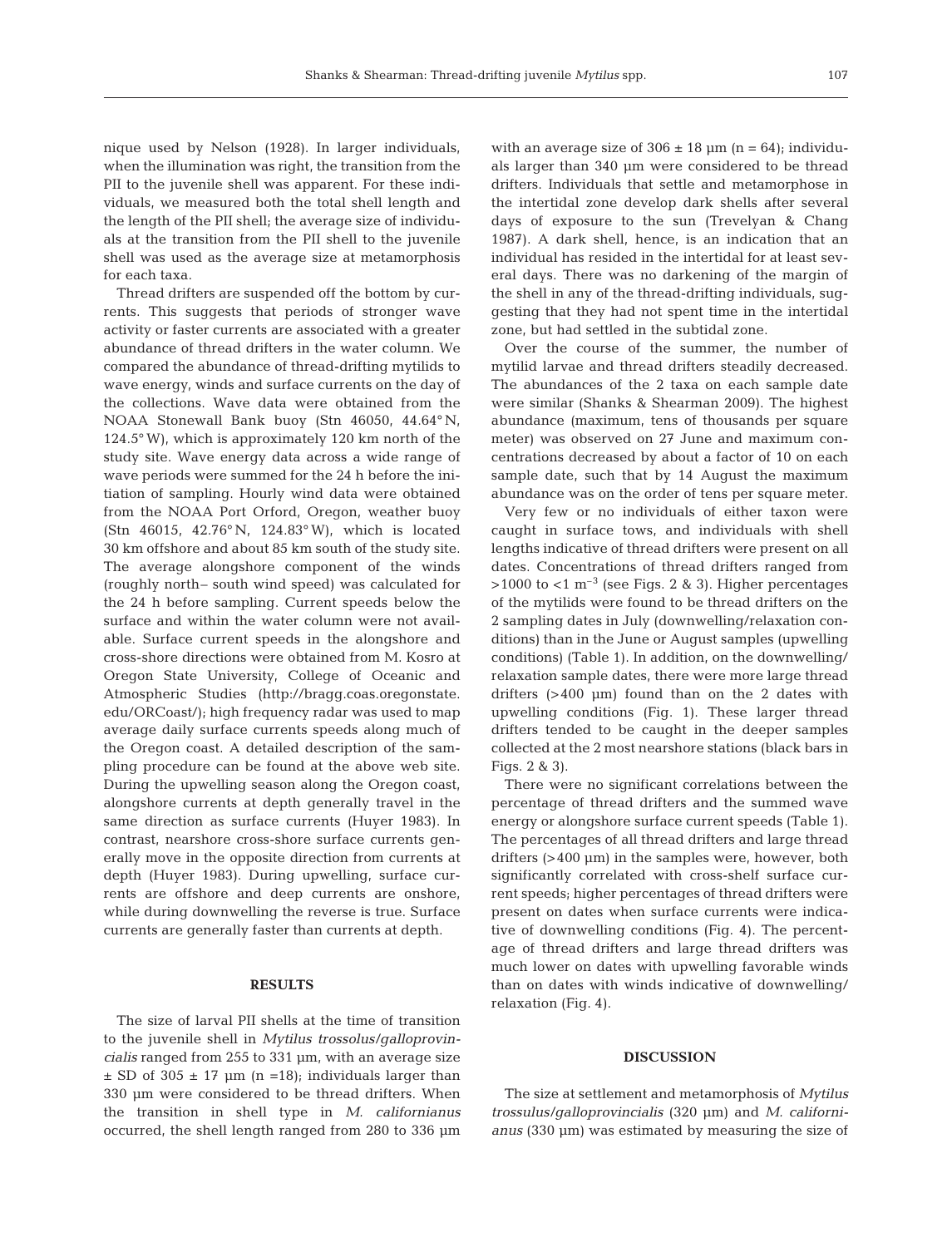Table 1. *Mytilus trossulus/galloprovincialis* and *M. californianus*. Percentage of the total mytilids present in the water on each sampling date that were thread drifters (i.e. *M. tros/gal*: *M. trossulus/galloprovincialis* > 320 μm; *M. cal*: *M. californianus* > 330 μm) and (in parentheses) large thread drifters (i.e. *M. tros*/*gal*: *M. trossulus/galloprovincialis* > 420 μm; *M. cal*: *M. californianus* >430 μm). The summed wave energy, cross-shore and alongshore surface current speeds and north–south component of wind speed are also shown for the respective sampling days

| Date     | Thread drifters<br>(large thread drifters)<br>(%)<br>M. tros/gal | M. cal  | Summed<br>wave<br>energy | Cross-<br>shore | Surface current<br>speeds $\rm (cm \; s^{-1})$<br>Along-<br>shore | $N-S$ wind<br>speed,<br>$(m s^{-1})$ |
|----------|------------------------------------------------------------------|---------|--------------------------|-----------------|-------------------------------------------------------------------|--------------------------------------|
| $27$ Jun | 14(0)                                                            | 23(0.3) | 127                      | $-9.33$         | $-5.68$                                                           | 4.2                                  |
| $3$ Jul  | 42(8)                                                            | 67 (32) | 236                      | 6.57            | $-6.77$                                                           | $-3.4$                               |
| 18 Jul   | 33(4)                                                            | 60 (27) | 114                      | $-1.03$         | 11.04                                                             | $-5$                                 |
| 14 Aug   | 7(0)                                                             | 6(0)    | 102                      | $-10.03$        | $-16.87$                                                          | 2.3                                  |

the PII shell in large individuals that had both PII and juvenile shell material. Some of the individuals larger than the average maximum PII shell length may still have been larval; they may have been delaying metamorphosis due to a lack of suitable settlement habitat. However, individuals of either taxa larger than 400 μm were undoubtedly juveniles, and individuals this large were common (Fig. 1). At metamorphosis, mytilids lose the ability to swim; hence, individuals larger than the average maximum PII shell length were most probably thread drifters.



Fig. 1. *Mytilus trossolus/galloprovincialis* and *M. californianus*. Size frequency distributions (%) for *M. trossolus/galloprovincialis* (left panels) and *M. californianus* (right panels) observed in the samples collected on 4 dates during the summer of 2008. On 2 dates (27 June and 14 August) conditions were favorable for upwelling events and on 2 dates (3 July and 18 July) conditions favored downwelling or relaxation events. Dashed vertical line in each graph indicates the approximate size of the larvae at the time of transition from pelagic larvae (to the left of the line) to thread drifters (to the right of the line); note the different values on the *x*-axes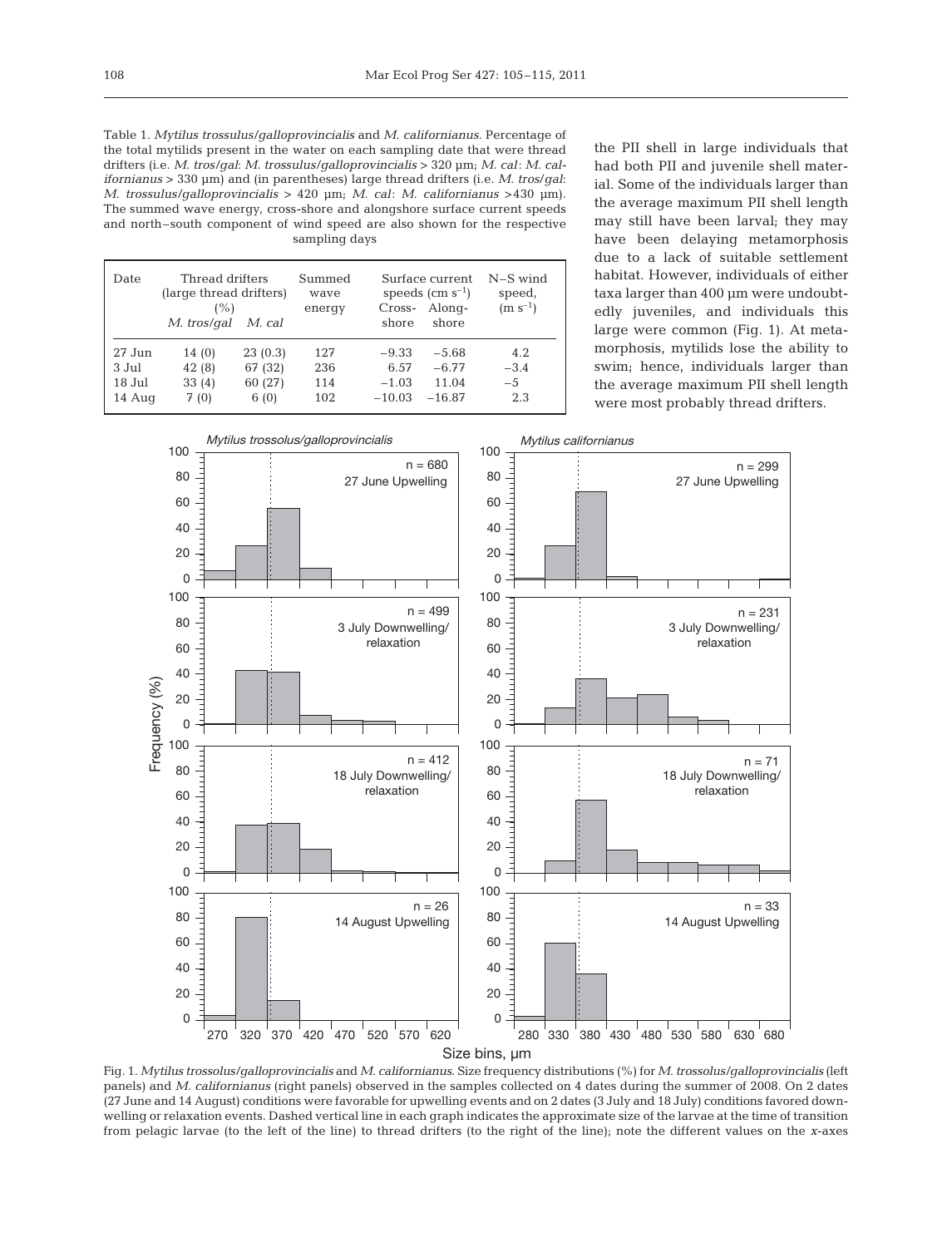

Fig. 2. *Mytilus trossolus/galloprovincialis*. Cross-shelf and vertical distribution of thread-drifting *M. trossolus/galloprovincialis* sampled on 3 dates during the summer of 2008 (the August samples were not included in this analysis as too few individuals were caught). Gray and black bars indicate the percentage of individuals > 320 μm and individuals > 420 μm in length, respectively. Values within or immediately to the right of each bar are the number  $m^{-3}$  for each size class. Value at the top of each graph is the distance offshore. NC: no individuals counted; FC: too few individuals caught for this analysis

The vertical and cross-shelf distributions of thread drifters were similar to the distributions of larvae; neither was present in the surface water samples, but both were most abundant at the 2 most nearshore stations, less abundant at the third station from shore and nearly absent in samples collected beyond the third station. While the largest individuals tended to be caught at the deepest sample depths they were still meters off the bottom; thread drifters were present even tens of meters off the bottom (Figs. 2 & 3). Kilome-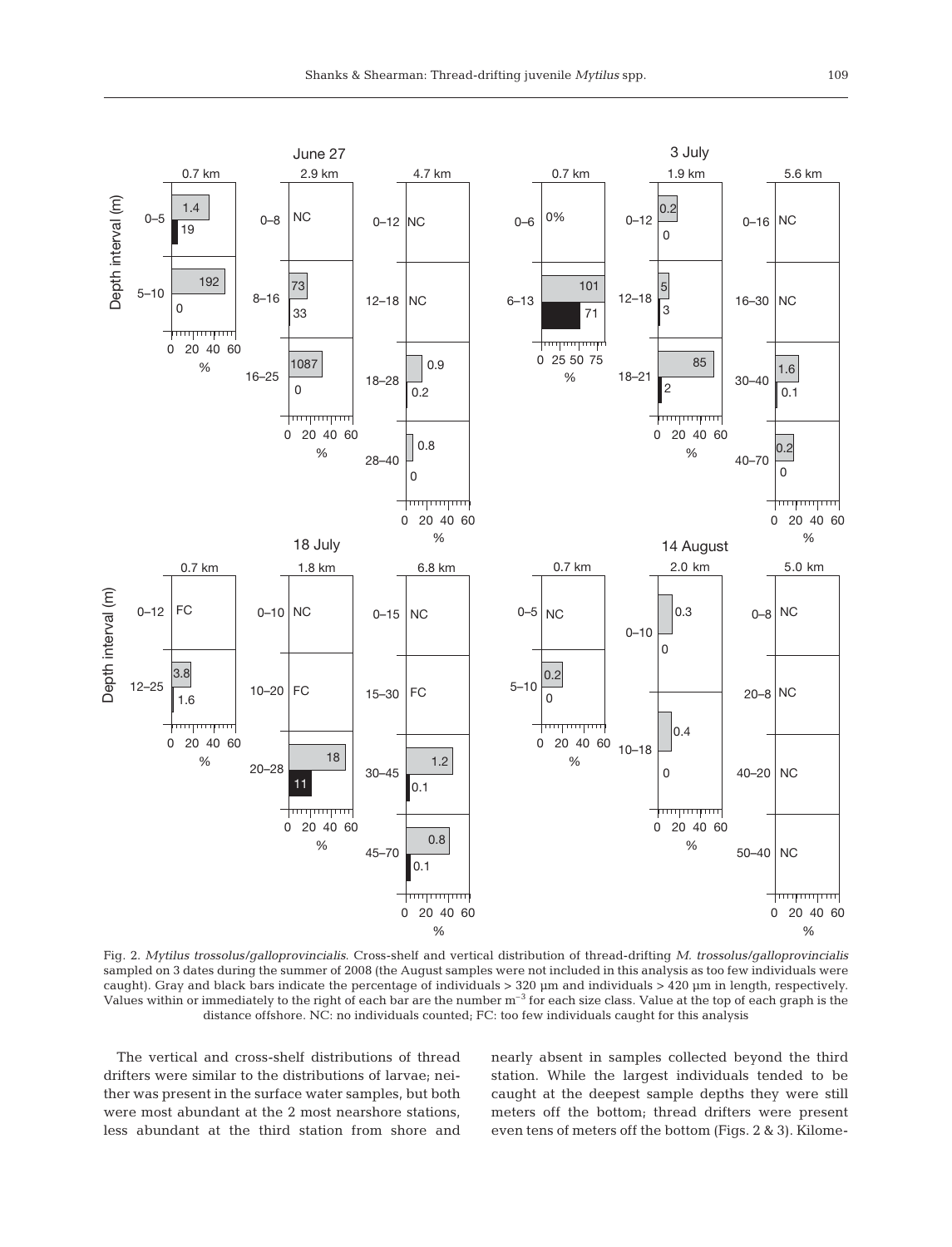

Fig. 3. *Mytilus californianus*. Cross-shelf and vertical distribution of thread drifting *M. californianus* sampled on 3 dates during the summer of 2008 (the August samples were not included in this analysis as too few individuals were caught). Gray and black bars indicate the percentage of individuals > 330 μm and individuals > 430 μm in length, respectively. Values within or immediately to the right of each bar are the number  $m^{-3}$  for each size class. Value at the top of each graph is the distance offshore. NC: no individuals counted; FC: too few individuals caught for this analysis

ters from shore, juvenile thread drifters were clearly present and at times abundant. This is the first report of thread drifters present in continental shelf waters along the west coast of North America.

We can compare the abundance of thread drifters to hydrographic variables in this data set, but it should be borne in mind that the data set is small, with only 4 dates, and the data were collected along 1 transect line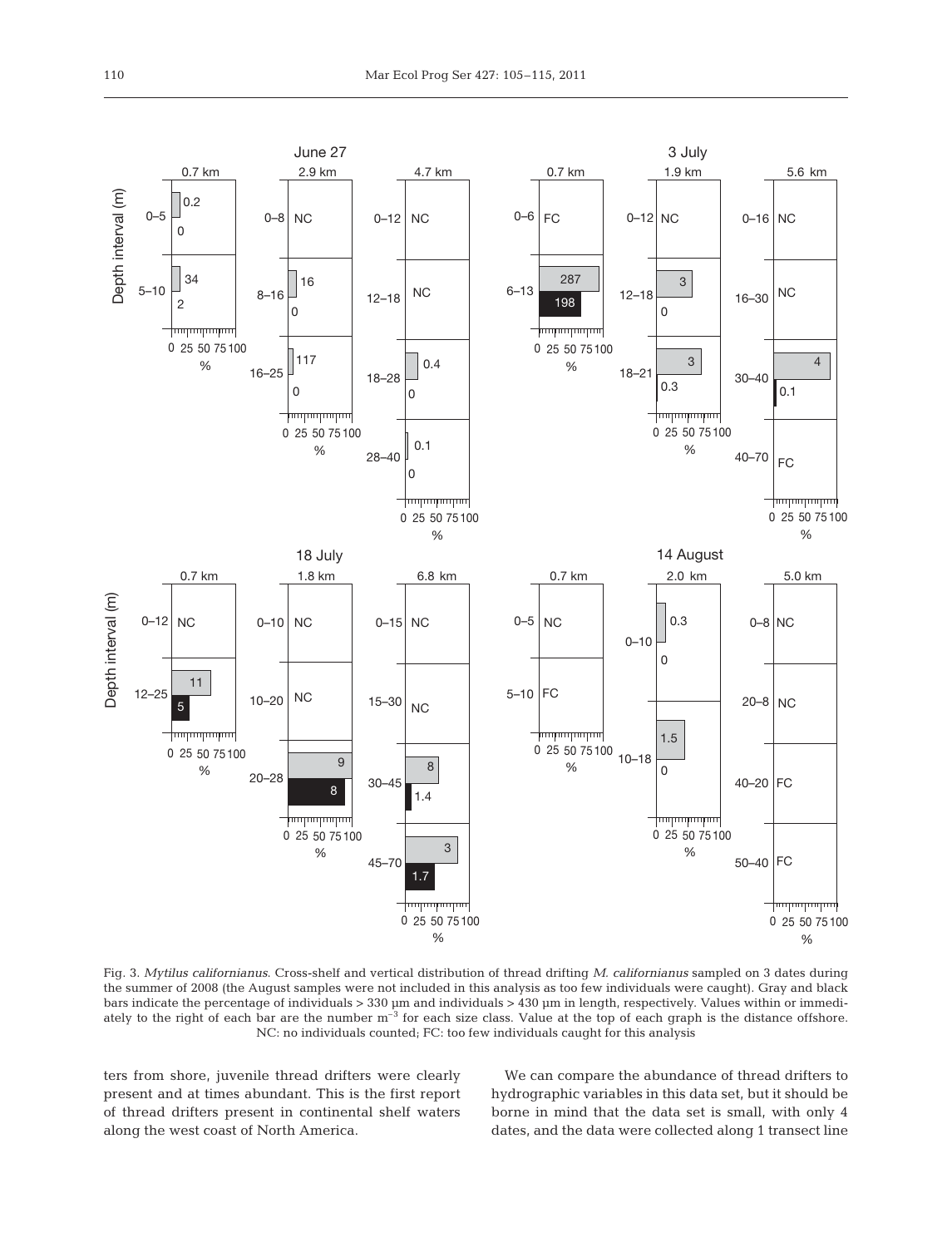

Fig. 4. *Mytilus trossulus/galloprovincialis* and *M. californianus*. Percentage of thread drifters (upper panels: *M. trossulus/galloprovincialis* > 320 μm, open triangles; *M. californianus* > 330 μm, open circles) and large thread drifters (lower panels: *M. trossulus/galloprovincialis* > 420 μm, open triangles; *M. californianus* > 430 μm, open circles) observed in the samples on each date plotted against cross-shore current speed (left panels) and alongshore wind speed (right panels). Positive values of cross-shore surface current speed indicate onshore surface flow (downwelling/relaxation), and negative values indicate offshore surface flow (upwelling). Positive alongshore wind speeds are indicative of winds that favor upwelling events, and negative values are indicative of winds that favor downwelling/relaxation events. Vertical dashed line indicates the separation between upwelling and downwelling/relaxation conditions

so provide hints rather than conclusive evidence as to what might be controlling the number of thread drifters present in the water column.

Martel (1993) found that juvenile zebra mussels *Dreissena polymorpha* were most abundant in the water column during periods when higher waves occurred, suggesting that the stronger currents during large wave events lifted more juveniles off the bottom. We found no relationship between the percentage of thread drifters and wave energy (Table 1). Beukema & de Vlas (1989) observed thread drifting in *Macoma* *baltic* primarily in stronger tidal currents; peak abundance occurred at current speeds around  $75 \text{ cm s}^{-1}$ . In laboratory studies of thread drifting in mytilids, suspension did not occur at current speeds of <5 to 7 cm  $s^{-1}$  (Lane et al. 1985), and speeds of surface alongshore and cross-shore currents at our study site off Oregon were at times faster than this; but, at the depths at which the thread-drifting juveniles were caught, current speeds would likely have been slower than the suspension speeds used in the laboratory. There was no relationship between the percentage of mytilids in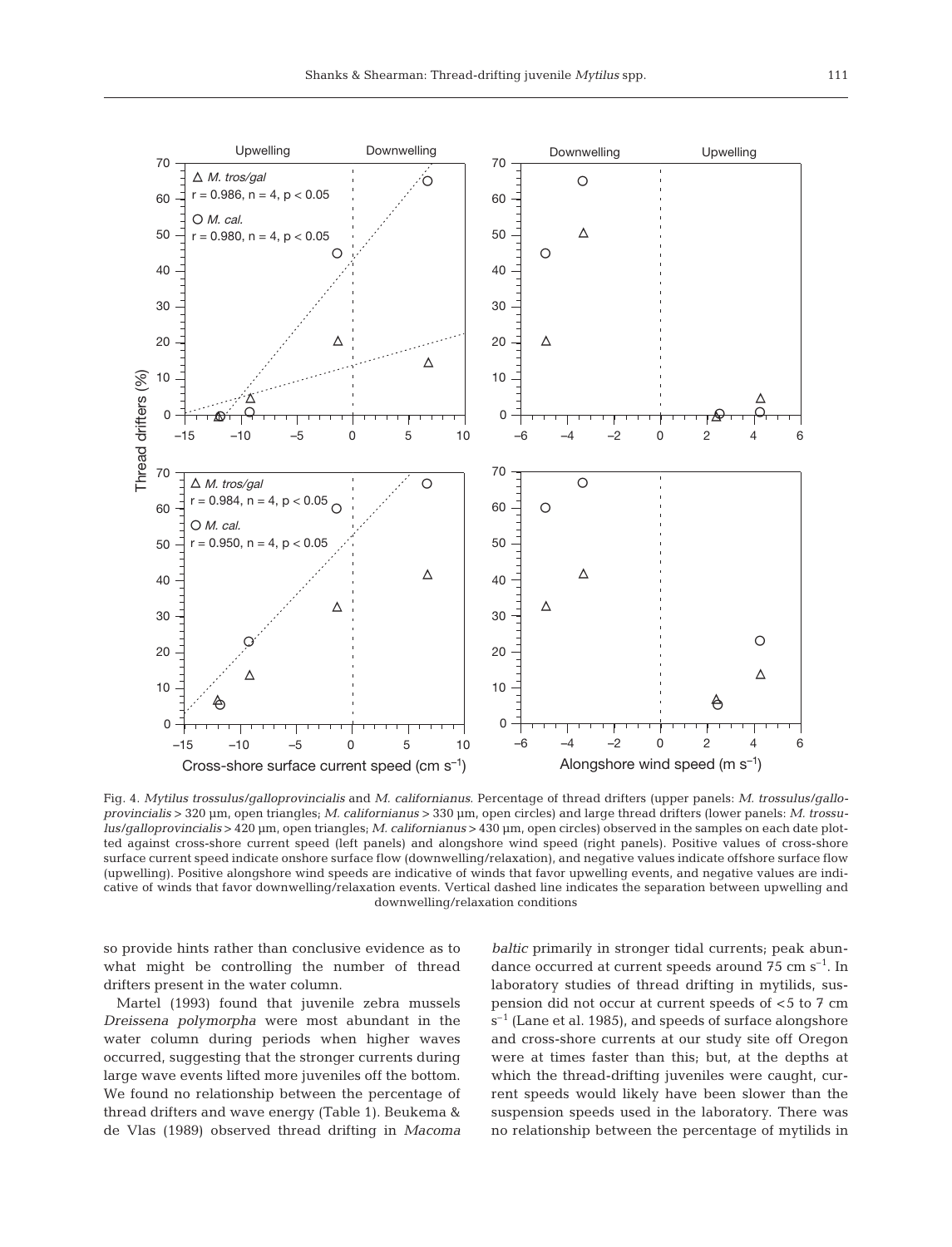the water column that were thread drifters and alongshore currents. Thread drifter abundances were consistently higher when southerly winds occurred (Fig. 4), which is when surface currents had a shoreward component indicative of downwelling or a relaxation from upwelling. Thread drifters were less abundant when surface currents were seaward (upwelling currents) even though surface currents at these times were faster than during downwelling events (Fig. 4). Despite the slower cross-shore current speeds, thread drifters were more common during downwelling conditions.

Thread drifters were significantly more abundant during downwelling/relaxation events than during upwelling events, suggesting that, like spider ballooning, thread drifting may require vertical advection. In spider ballooning, the vertical advection is due to solar heating of the air near the ground causing vertical thermal currents (Humphrey 1987). During the upwelling season off the Oregon coast (spring through summer) the winds vary to favor either upwelling or downwelling events (Huyer 1983). During upwelling, denser water from off the shelf is pulled shoreward and fills the nearshore water column. With the onset of downwelling, less dense surface water is pushed toward the shore where it downwells and is pushed seaward across the bottom. As this downwelled water is pushed offshore, it is forced under the denser up welled waters (see Fig. 10 in Lentz & Trowbridge 1991). The less dense downwelled waters beneath denser upwelled waters represent an unstable density distribution, and the less dense water will rise up into the water column causing density-driven vertical advection (Lentz & Trowbridge 1991, Trowbridge & Lentz 1991). This vertical advection causes a significant increase in turbulent mixing (Moum et al. 2004) and a subsequent deepening of the bottom boundary layer (Trowbridge & Lentz 1991); the density-driven vertical advection is extensive enough to carry water tens of meters off the bottom. Thread drifters were most common in the samples during downwelling events, suggesting that the densitydriven vertical advection associated with downwelling may be a critical factor for thread drifting, especially in environments with lower current speeds, such as over the continental shelf.

At Stn 3 (4.7 to 6.8 km from shore), where full water column temperature measurements were consistently available, we computed the bottom mixed layer (BML) thickness, using a threshold of 0.05°C higher than the bottom-most temperature observation (e.g. Lentz & Trowbridge 1991). Consistent with theory and previous observations (Lentz & Trowbridge 1991, Trowbridge & Lentz 1991), BML heights were 1.5 to 2.5 times larger during downwelling conditions than upwelling conditions (Table 2). There was no consis-

Table 2. Environmental conditions at Stn 3 on each sampling date: the station distance from shore, the bottom mixed layer (BML) height (computed in terms of a temperature threshold of 0.05°C, see 'Discussion') and average temperature and salinity for the BML

| Date     | Dist. from<br>shore (km) | BML<br>height (m) | BML temp.<br>$(^{\circ}C)$ | <b>BML</b><br>salinity |
|----------|--------------------------|-------------------|----------------------------|------------------------|
| $27$ Jun | 4.7                      | 12.1              | 7.5                        | 33.9                   |
| $03$ Jul | 5.6                      | 22.5              | 7.5                        | 33.9                   |
| $18$ Jul | 6.8                      | 18.3              | 8.4                        | 33.9                   |
| 14 Aug   | 5.0                      | 8.8               | 8.6                        | 33.8                   |

tent pattern in BML average temperature or salinity. The larger BML heights permit the lifting of particles and thread-drifting individuals higher in the water column, providing that the turbulent vertical speeds exceed the terminal velocity of thread-drifting individuals. This is highly likely in the case of coastal downwelling circulation; turbulent motions in the bottom boundary layer are significantly increased by the convective instability brought on by the interaction of the cross-shelf flow and the cross-shelf density gradient (Moum et al. 2004). Moum et al. (2004) found an overturning velocity scale of 1 cm  $s^{-1}$  on the central Oregon shelf; this velocity exceeds the terminal sinking velocity of typical thread drifters <1 mm in size by an order of magnitude (Lane et al. 1985).

Following the analysis by Humphrey (1987) on spider ballooning, we examined the hydrodynamic conditions necessary for thread drifting in the bottom boundary layer. The analysis begins with the vertical forces acting on the larva at the point of lift-off, which are in balance with the forces acting on a larva in freefall that has achieved terminal velocity. The weight minus upward force due to the displaced water is balanced by the sum of the hydrodynamic drag acting on the larva body and long thread, modeled as a sphere (S) and thin rod (R):  $M - B = F_S + F_R$ , where *M* is weight, *B* is buoyant force due to the displaced water and  $F<sub>S</sub>$ and  $F_R$  are the hydrodynamic drag forces acting on the larva body (a sphere) and long thread (a thin rod). The buoyant weight can be computed as:

$$
M - B = g \Delta \rho \frac{\pi D^3}{6} \tag{1}
$$

where *g* is the gravitational constant,  $\Delta \rho = 0.078 \rho_o$  is the difference between the larval density and seawater density,  $\rho_0$  (1025 kg m<sup>-3</sup>), and *D* is the diameter of the sphere (200 to 1000 μm). The drag on the sphere can be calculated as:

$$
F_{\rm S} = \frac{1}{2} \rho_o \ C_D^{\rm S} \ \pi \ \frac{D^2}{4} W^2 \tag{2}
$$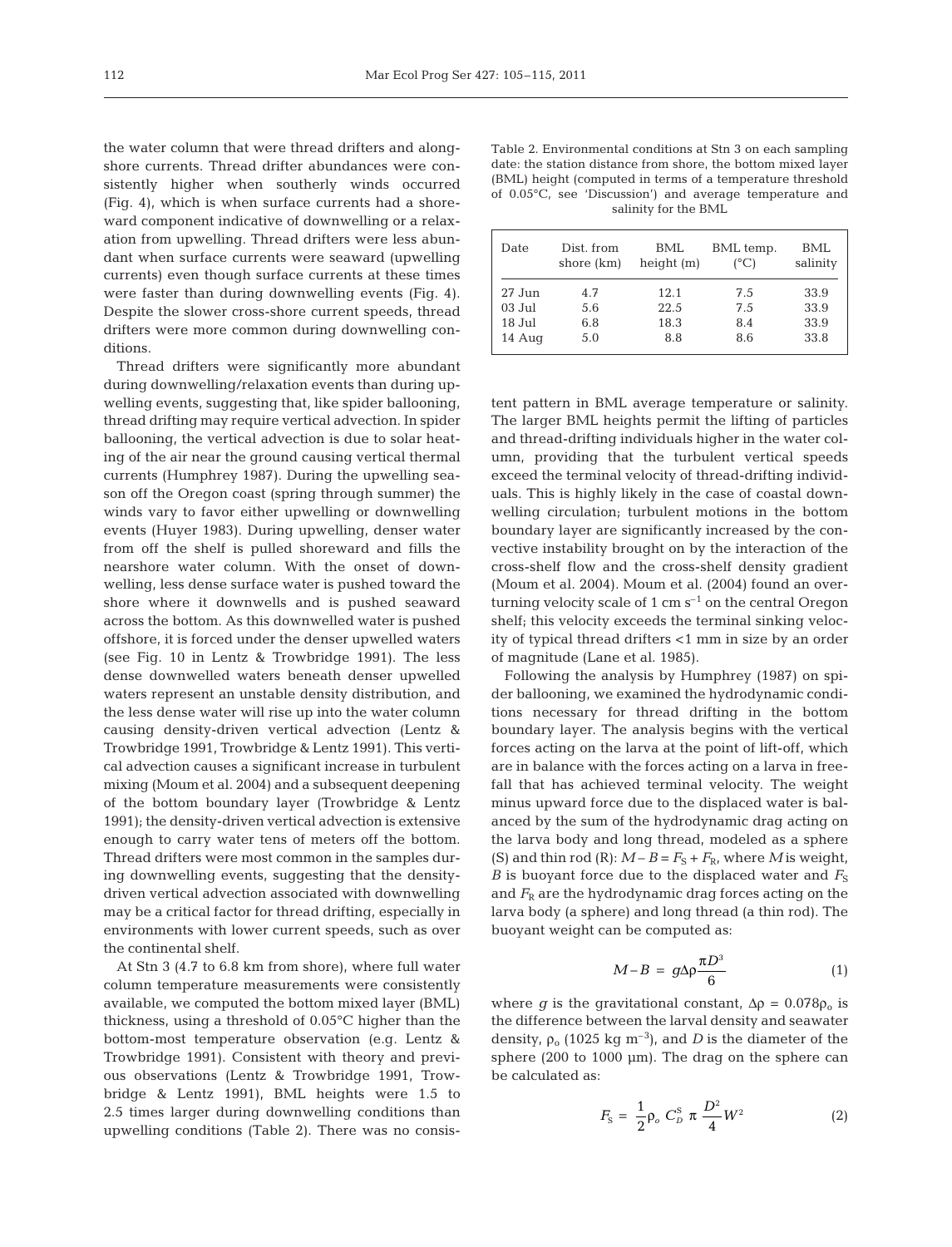where

$$
C_D^{\rm S} = \frac{24}{\text{Re}} + \frac{6}{1 + \sqrt{\text{Re}}} + 0.4 \tag{3}
$$

is the Reynold's number (Re = *WD*/ν) dependent drag coefficient used by Lane et al. (1985), *C* is drag,  $v =$  $1.044 \times 10^{-6}$  m<sup>2</sup> s<sup>-1</sup> is the kinematic viscosity and *W* is the fluid velocity relative to the thread-drifting larva  $(0.0001 \text{ to } 0.01 \text{ m s}^{-1})$ . Finally, the drag on the long thin rod is calculated as:

$$
F_{\rm R} = \frac{2 \pi \rho_o v WL}{\ln\left(\frac{4}{d}\sqrt{\frac{Lv}{W}}\right)}
$$
(4)

where *L* (3 to 30 cm, Beukema & de Vlas 1989) is the thread length  $(L \gg D)$  and  $d$  (0.5 to 2 µm) is the thread diameter  $(d \ll D)$ . Drag by the thread is typically much greater than the drag on the sphere. Specifying values for *W* and *L*, we can solve for the roots of *D* in the range of values typical for thread-drifting larvae (Fig. 5).

During downwelling events vertical velocities in the bottom boundary layer can reach 1 cm  $s^{-1}$  (Moum et al. 2004), which far exceeds the necessary vertical velocity to lift a 300 to 500 μm diameter larvae with threads ranging from 3 to 30 cm in length (Fig. 5). The window of necessary vertical velocities for thread drifting extends from  $0.1$  mm s<sup>-1</sup> for smaller larvae (150 to 350 μm diameter) to 1 cm  $s^{-1}$  for larger individuals (1 to



Fig. 5. 'Lift-off' conditions (e.g. Humphrey 1987) for thread drifting bivalves. Curves for thread lengths (*L*) define the individual size (defined as a spherical diameter *D*) that can potentially be lifted by hydrodynamic drag exerted by a given vertical velocity on the spherical body and attached long thread (e.g. Lane et al. 1985). Curves for thread lengths use the hydrodynamic drag estimates of Lane et al. (1985). Tensile strength constraint is defined by the dotted line for thread diameter (*d*) 0.5 μm. Reynolds number is contoured

1.8 mm diameter). For the common range of larval diameters and vertical velocities in the lift-off window, Reynold's number ranges from 0.01 to 10. Increasing the thread length by an order of magnitude increases the liftable diameter of the thread-drifting bivalve by a factor of 2, while increasing the vertical velocity from 1 mm  $s^{-1}$  to 1 cm  $s^{-1}$  triples the liftable diameter. For large individuals (>1.8 mm) and long thread lengths (30 cm), the inherent forces begin to approach the tensile breaking limit for threads 0.5 μm in diameter at vertical current speeds on the order of 1 cm  $s^{-1}$ . This modeling exercise suggests that vertical velocities generated during downwelling/relaxation events are large enough to suspend thread-drifting bivalves. These results are consistent with our observations that thread drifters were most abundant during downwelling/relaxation events.

Are these thread-drifting juveniles lost from the population? Are they equivalent to larval wastage? Given that thread drifters were found deep in the water, they might be transported to the shore by internal tidal bores (Pineda 1991, Leichter et al. 1998), but this has not been investigated. Both *Mytilus trossulus* and *M. californianus* will, however, settle in the subtidal zone. This is apparent in our data; none of the threaddrifting individuals, even individuals 500 to 800 μm in length, displayed the characteristic darkening of their

> shell that occurs after several days residence in the intertidal zone (Trevelyan & Chang 1987). Large subtidal populations of *M. trossulus* have been described from a variety of habitats around the Kamchatka Peninsula, including on cobble bottoms (Selin & Lysenko 2006). Large subtidal populations of *M. californianus* have been observed from Baja California to Washington, i.e. over much of the species range (Chan 1973, Paine 1976, Love et al. 1999). These populations tend to form on steep rocky bottoms (pinnacles and cliffs); the populations are often dominated by very large individuals (e.g. >300 mm) (Chan 1973, Paine 1976), and individuals in subtidal habitats tend to grow significantly faster than those in the intertidal zone (Selin & Lysenko 2006). The much larger size and more rapid growth of individuals in subtidal populations relative to individuals in the intertidal zone, suggests that individuals that recruit into these subtidal populations may have remarkable reproductive output; recruitment into subtidal populations may be a selective advantage. Thread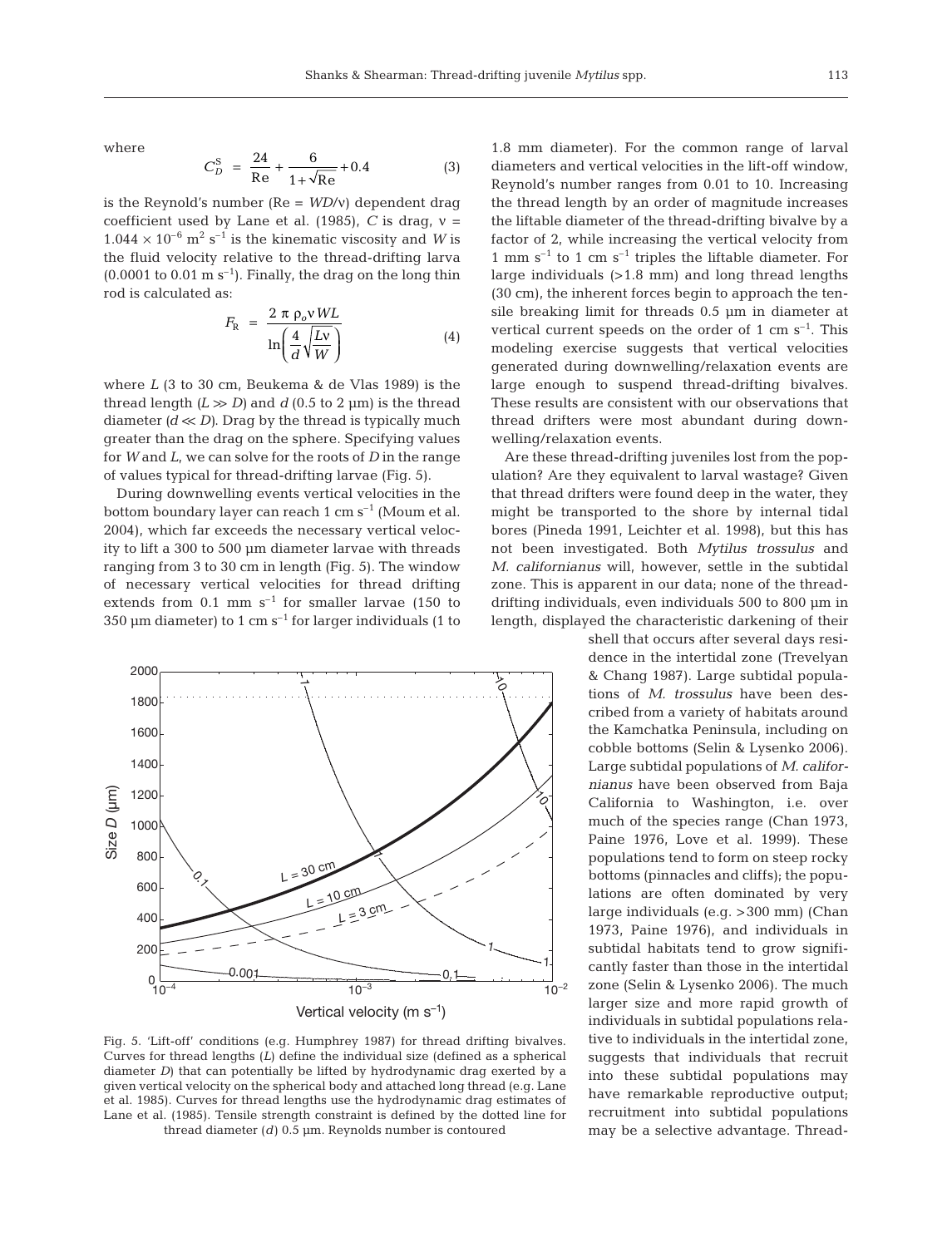drifting mytilids in offshore waters are clearly not a population sink; they may be transported into the intertidal zone or, given that thread drifting can occur over an extended period (individuals > 2 mm in length have been observed to thread drift), they may eventually encounter a suitable subtidal habitat.

The concentration of juveniles in the water column was generally quite low, often below 1 ind. m–3. At such low concentrations, could thread-drifting juveniles contribute significantly to recruitment in subtidal populations? The way to think about this problem is not to look simply at the concentration of juveniles, but rather at their flux. Assume a horizontal flow of 10 cm  $s^{-1}$  and that secondary settlement occurs when an individual is within 1 cm of the bottom. This latter criteria is probably conservative, as entanglement of the thread with a stationary structure of any sort will cause the juvenile to 'land' (see for example De Blok & Tan-Maas 1977). Given these hypothetical parameters, approximately  $87 \text{ m}^3$  of water might bathe (i.e. would pass within 1 cm of the bottom) each square meter of bottom each day. At a concentration of only 0.1 ind.  $m<sup>-3</sup>$ , secondary settlement of juvenile thread drifters could be around 8.7 ind.  $d^{-1}$  or > 250 ind. mo<sup>-1</sup>. Even at very low concentrations, the flux of recruits that pass a potential habitat may lead to enough settlement to establish dense populations.

Owing to the capacity to thread drift, the total pelagic duration of mytilids is potentially much longer than the generally recognized pelagic larval duration (Lane et al. 1985); the total pelagic duration would be the sum of the time spent as a larva (35 to 49 d in *Mytilus trossulus* and 9 d in *M. californianus)* (Strathmann 1987) plus the time spent as a thread drifter. Assuming that the growth rate of juvenile *M. edulis* is similar to that of *M. trossulus* and *M. californianus* then their growth rates are around 24  $\mu$ m d<sup>-1</sup> (Lane et al. 1985). Thread drifting has been observed in individuals up to 2000 μm in length (Sigurdsson et al. 1976, Lane et al. 1985); the added pelagic duration due to thread drifting may be as much as 70 d giving a maximum pelagic duration of 119 and 79 d for *M. trossulus* and *M. californianus*, respectively. This is, obviously, an upper estimate of pelagic duration as juveniles will spend some unknown portion of this period either on the bottom or thread drifting. This speculative calculation does, however, suggest that a substantial amount of additional alongshore dispersal might occur because of dispersal during thread drifting. Connectivity be tween mytilid populations is due to larval plus threaddrifting dispersal and there are subtidal populations that may act as stepping stone habitats between isolated intertidal and subtidal populations. Hydrodynamic models of connectivity in mytilids, as well as other bivalves, should take into account the biophysical dynamics during the larval period and during the early juvenile period when thread drifting might occur.

*Acknowledgements.* This research was funded by a National Science Foundation Small Grant for Exploratory Research (OCE 0715425). Sampling assistance was provided by E. Cooper and L. Draper, the captain of the research vessel operated by the Oregon Institute of Marine Biology. B. Tate ably handled the tedious task of measuring the size of hundreds of tiny mytilids.

### LITERATURE CITED

- Bayne BL (1964) Primary and secondary settlement in *Mytilus* ➤ *edulis* L. (Mollusca). J Anim Ecol 33:513–523
- ▶ Beukema JJ, de Vlas J (1989) Tidal-current transport of thread-drifting postlarval juveniles of the bivalve *Macoma balthica* from the Wadden Sea to the North Sea. Mar Ecol Prog Ser 52:193–200
	- Carlton JT (2007) The Light and Smith manual: intertidal invertebrates from Central California to Oregon. University of California Press, Berkeley, CA
	- Chan GL (1973) Subtidal mussel beds in Baja California with a new record size for *Mytilus californianus.* Veliger 16: 239–240
- ► De Blok JW, Tan-Maas M (1977) Function of byssus threads in young postlarval *Mytilus.* Nature 267:558
	- Greenstone MH (1990) Meteorological determinants of spider ballooning: the roles of thermals vs. the vertical windspeed gradient in becoming airborne. Oecologia 84: 164–168
- ► Humphrey AC (1987) Fluid mechanic constraints on spider ballooning. Oecologia 73:469–477
- ► Huyer A (1983) Coastal upwelling in the California current system. Prog Oceanogr 12:259–284
- ► Lane DJW, Beumont AR, Hunter JR (1985) Byssus drifting and the drifting threads of the young post-larval mussel *Mytilus edulis.* Mar Biol 84:301–308
- ► Leichter JJ, Shellenbarger G, Genovese SJ, Wing SR (1998) Breaking internal waves on a Florida (USA) coral reef: a plankton pump at work? Mar Ecol Prog Ser 166:83–97
- ► Lentz SJ, Trowbridge JH (1991) The bottom boundary layer over the northern California shelf. J Phys Oceanogr 21: 1186–1201
	- Love MS, Caselle J, Snook L (1999) Fish assemblages on mussel mounds surrounding seven oil platforms in the Santa Barbara Channel and Santa Maria Basin. Bull Mar Sci 65:497–513
- ▶ Martel AL (1993) Dispersal and recruitment of zebra mussel (*Dreissena polymorpha*) in a nearshore area in westcentral Lake Erie: the significance of postmetamorphic drifting. Can J Fish Aquat Sci 50:3–12
- ▶ Martel A, Chia FS (1991) Drifting and dispersal of small bivalves and gastropods with direct development. J Exp Mar Biol Ecol 150:131–147
- Martel AL, Robles C, Beckenbach K, Smith MJ (1999) Distin-➤ guishing early juveniles of eastern Pacific mussels (*Mytilus* spp.) using morphology and genomic DNA. Invertebr Biol 118:149–164
- Martel AL, Auffrey LM, Robles CD, Honda BM (2000) Identi-➤ fication of settling and early postlarval stages of mussels (*Mytilus* spp.) from the Pacific coast of North America, using prodissoconch morphology and genomic DNA. Mar Biol 137:811–818
- Moum JN, Perlin A, Klymak JM, Levin MD, Boyd T, Kosro PM ➤(2004) Convectively driven mixing in the bottom boundary layer. J Phys Oceanogr 34:2189–2220